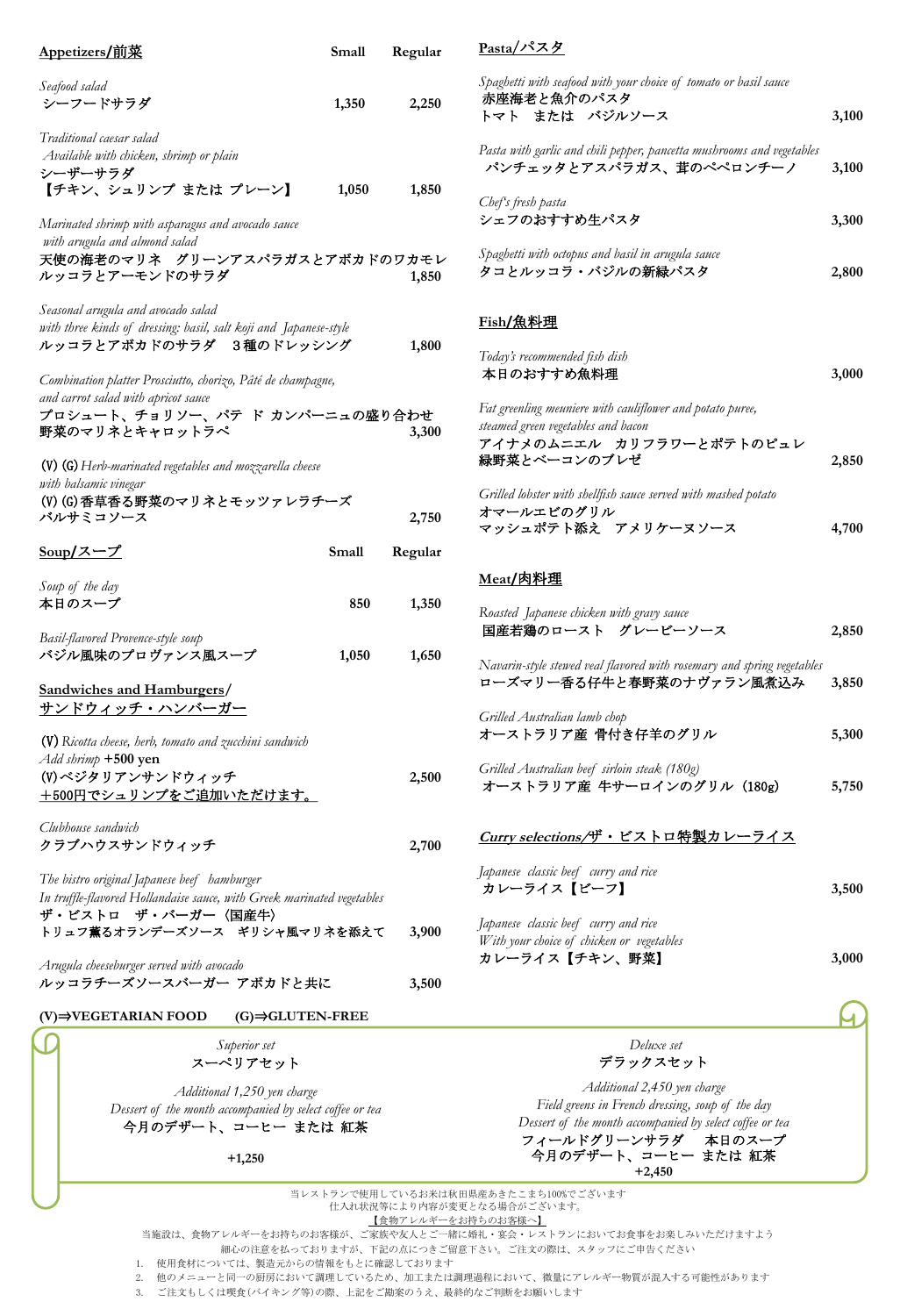

## **Fresh Green Leaves** 若葉の緑

*Marinated shrimp with asparagus and avocado sauce with arugula and almond salad* 天使の海老のマリネ グリーンアスパラガスとアボカドのワカモレ ルッコラとアーモンドのサラダ

> *Basil-flavored Provence-style soup* バジル風味のプロヴァンス風スープ

*Fat greenling meuniere with cauliflower and potato puree, steamed green vegetables and bacon* アイナメのムニエル カリフラワーとポテトのピュレ 緑野菜とベーコンのブレゼ

> *Navarin-style stewed veal flavored with rosemary and spring vegetables* ローズマリー香る仔牛と春野菜のナヴァラン風煮込み

> > *Or* 又は

*Grilled Australian beef sirloin with mixed vegetables and black truffle sauce* オーストラリア産 牛サーロインの網焼き 黒トリュフソース・・・ **+ 1,050yen** 【追加 **Add: +2,550yen**】

*Matcha gateau chocolate and azuki red bean cream and cherry compote* 抹茶のガトーショコラ 小豆のシャンティとサクランボのコンポート

> *Coffee, tea or herbal tea* コーヒー、紅茶 またはハーブティー

> > **7,200**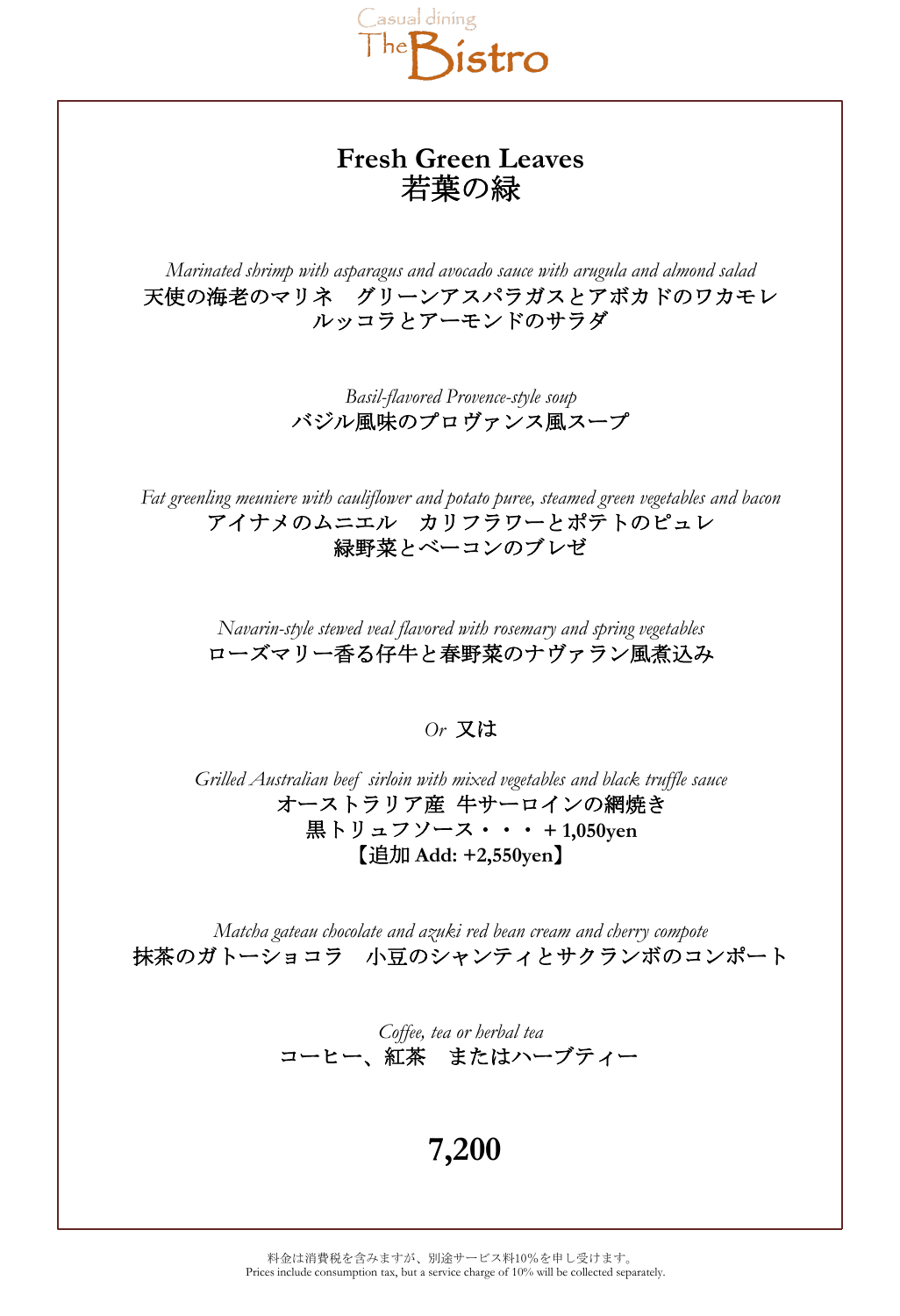

## **Fresh Green Leaves** 若葉の緑

*Marinated shrimp with asparagus and avocado sauce with arugula and almond salad* 天使の海老のマリネ グリーンアスパラガスとアボカドのワカモレ ルッコラとアーモンドのサラダ

> *Basil-flavored Provence-style soup* バジル風味のプロヴァンス風スープ

*Navarin-style stewed veal flavored with rosemary and spring vegetables* ローズマリー香る仔牛と春野菜のナヴァラン風煮込み

*Or* 又は

*Grilled Australian beef sirloin with mixed vegetables and black truffle sauce* オーストラリア産 牛サーロインの網焼き 黒トリュフソース・・・ **+ 1,050yen** 【追加 **Add: +2,550yen**】

*Matcha gateau chocolate and azuki red bean cream and cherry compote* 抹茶のガトーショコラ 小豆のシャンティとサクランボのコンポート

> *Coffee, tea or herbal tea* コーヒー、紅茶 またはハーブティー

## **4,900**